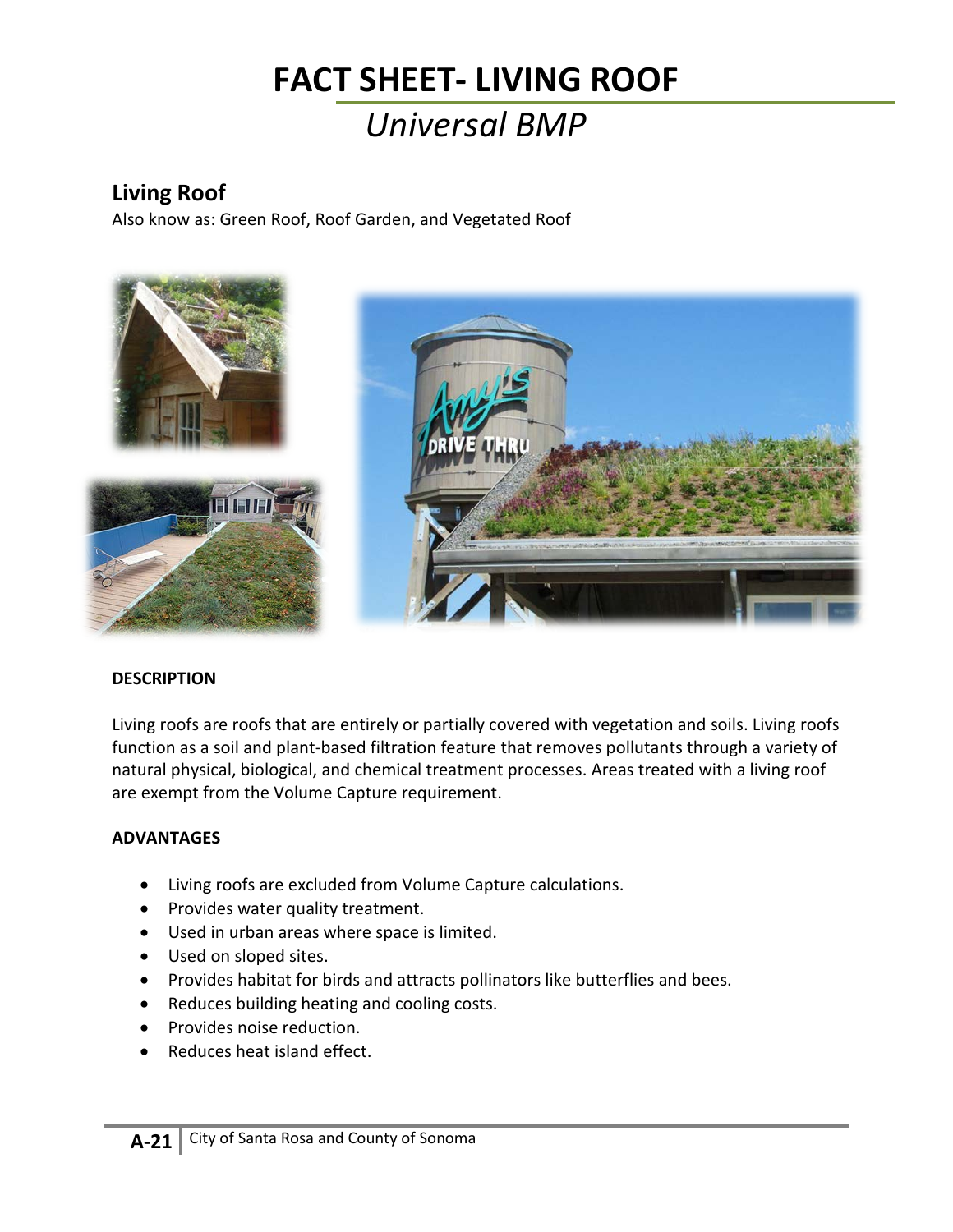## **FACT SHEET- LIVING ROOF**

#### **LIMITATIONS**

- Need to be integrated into the overall building and structural design.
- Overflow requirements need to be considered in design.
- Building orientation and shading needs to be considered in design.
- Plants must be selected for shallow soil layer and fast draining soils.
- Can only be installed on relatively flat roofs.

#### **KEY DESIGN FEATURES**

- All vegetated roofs are assembled in layers. The top layer includes the engineered soils and the plants. The soil is a lightweight mix that includes some organic material. Under the soil is a drainage layer that includes filter fabric to keep the soil in place and a core material that stores water and allows it to drain off the roof surface. Next is the root barrier, which prevents the roots from puncturing the waterproof membrane that lies below it, and finally there is the roof structure.
- Include plants suited to the unique shallow soil conditions and design to achieve 51% minimum cover.
- Design for high flow as well as the water quality design storm.
- Underdrain or drainage system required.
- Designed to prevent standing water. All surface water must drain within 72 hours to prevent mosquito breeding.
- Select non-floatable surface mulching material to prevent clogging of downstream inlets.
- Building must be designed for the added weight of the living roof and all retained storm water.
- Seismic analysis may be necessary due to increased weight.
- Irrigation may be necessary for plant establishment and extended dry periods.

#### **SIZING DESIGN**

- **Water Quality Treatment** of 100% of the flow generated using the Rational Method and a known intensity of 0.20 inches per hour.
- Living roofs are excluded from Delta Volume Capture and Hydromodification calculations.
- All calculations shall be completed using the "Storm Water Calculator" available at [www.srcity.org/stormwaterLID](http://www.srcity.org/stormwaterLID)